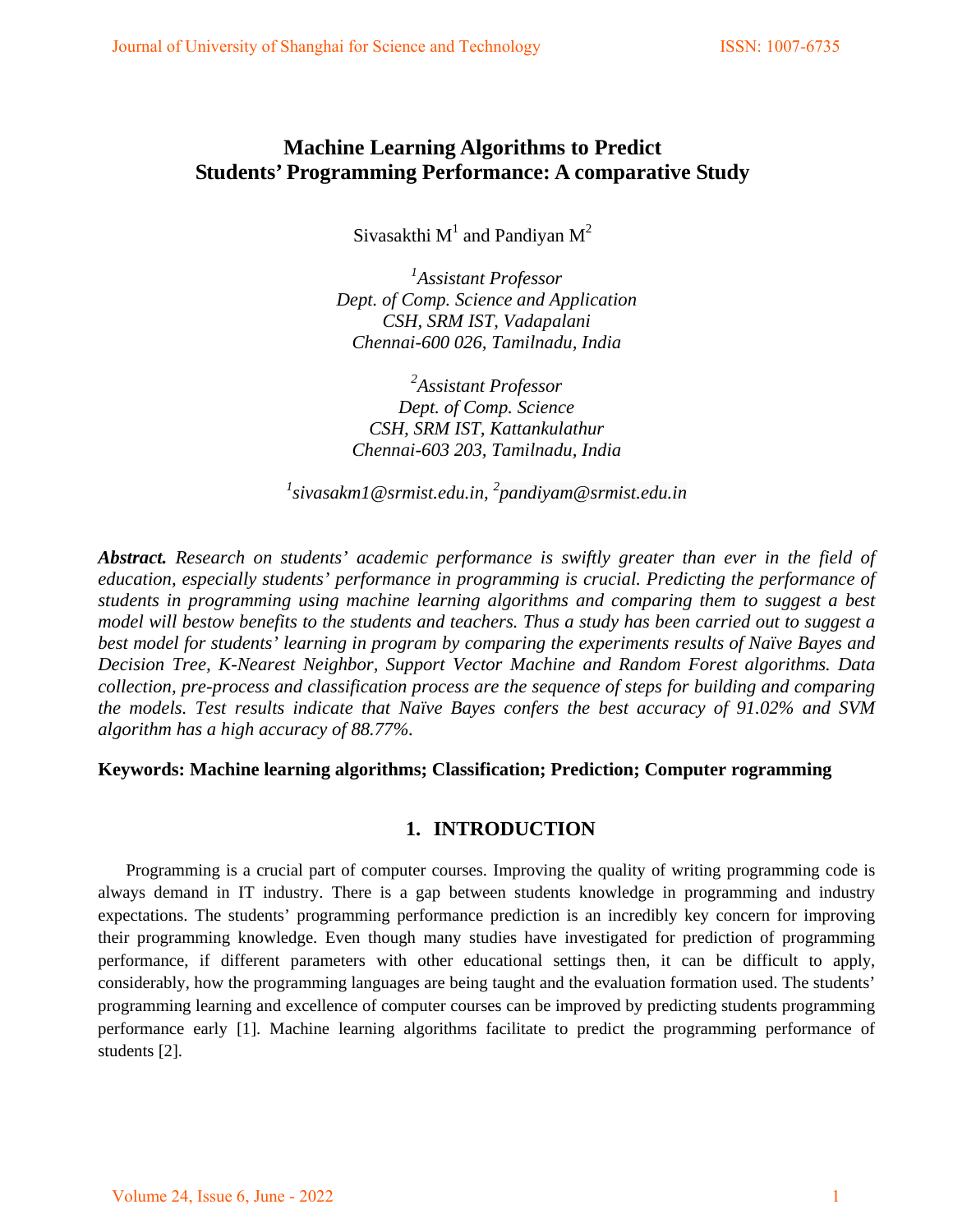Machine learning research proposes the important technique for data classification. Classifying the data is depends on grouping of data according to the predicting attributes [3]. Classification represents by variety of models. Some trendy classification algorithms are Naïve Bayesian classifier, K-Nearest Neighbors classifier, Random Forest, Decision Tree Algorithms, and Support Vector Machine. The key objective of this paper is to classify the students' performance in programming and to compare the efficiencies of various machine learning algorithms through which predicting the Students' programming performance.

Plenty of studies have been done on Comparing several machine learning algorithms to get the best predictions. Among those comparing studies; Simple Logistic Classifier and SVM algorithms to predict athlete's win [4], comparative analysis between Support Vector Machine and K-Nearest Neighbor classifier for EMG signal classification [5], compare K-Nearest Neighbor, Support Vector Machine, and Random Forest algorithms for facial expression classification [6].

This paper prioritizes models to predict the effectiveness of student programming using the using five machine learning algorithms; of Naïve Bayes and Decision Tree, K-Nearest Neighbor, Support Vector Machine and Random Forest. The process of obtaining result consists data collection; pre–processing for quality of data and Classification process is for applying Classification algorithms.

#### **II. RELATED WORKS**

Researches on predictive analyses were conducted to identify the students' academic performance by various researchers [7-11], significantly a study has been accomplished in identifying the students' programming performance [12]. Performance of students' programming depends on several input parameters like Gender, medium of Instruction, Higher secondary with computer science, parent's work, Nativity, Programming Aptitude, Problem solving skills, E-Learning usage [13-17]. We bring in 'interest in programming', 'Plan After Graduation' and 'First Graduate' attributes in this study because we strongly believe that the students interest with respect to programming and their plan after graduation certainly will reflects in their programming performance and first graduate unquestionably will replicate in their learning. Table-1 demonstrates the summary of research works related to our study.

Research for predicting student performance had been done earlier. Among them comparing Bayesian algorithm and Decision Tree [18], compare Apriori and K-Means algorithms [19], and compare Neural Network, SVM, and Decision Tree algorithms [20], compare the KNN, SVM, and Decision Tree algorithms[21], compare the Naïve Bayes, Decision Tree, SVM, KNN and Random Forest & deep neural network algorithms in student performance[22]. Nobody compared the Naïve Bayes, Decision Tree, SVM, KNN and Random Forest for predicting programming performance of students. Therefore the idea for doing research arises with aim to compare the above machine learning algorithms to suggest the best model for predicting programming performance of students.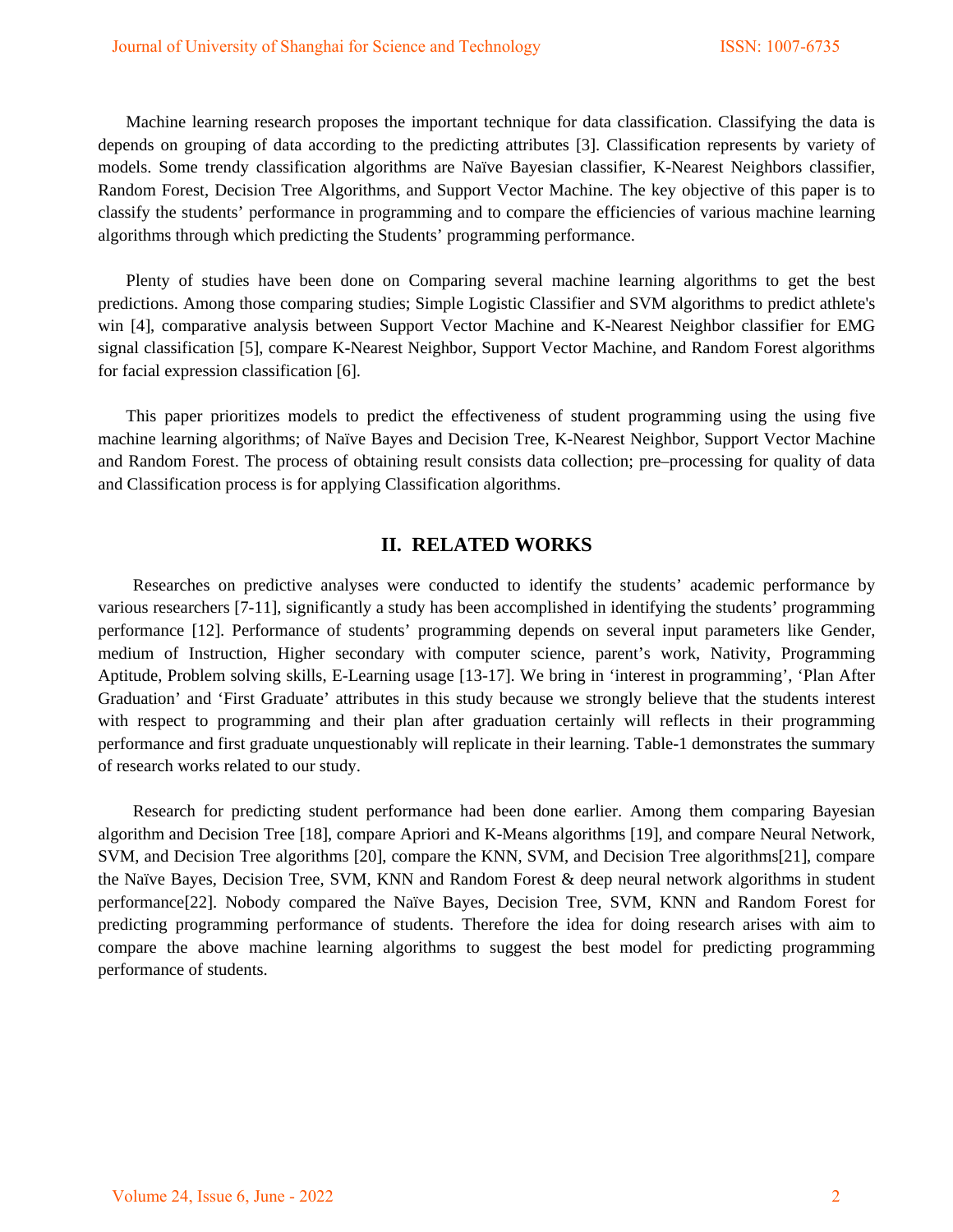| Year | Paper                                          | <b>Algorithms</b>                                                                                                      | <b>Best Algorithm</b>                                          |  |
|------|------------------------------------------------|------------------------------------------------------------------------------------------------------------------------|----------------------------------------------------------------|--|
| 2011 | Huang et al, [23]                              | Linear Regression, Artificial Neural<br>Network, Radial Basis NN, NN,<br>Support Vector Machine.                       | <b>Support Vector</b><br>Machine                               |  |
| 2012 | Livieris et al, [24]                           | Artificial Neural Network, Decision<br>Tree, Naïve Bayes, Support Vector<br>Machine                                    | <b>Artificial Neural</b><br>Network, Support<br>Vector Machine |  |
| 2014 | Arsad et al, [25]                              | Linear Regression, Artificial Neural<br>Network                                                                        | Linear Regression,<br><b>Artificial Neural</b><br>Network      |  |
| 2014 | Gray et al, [26]                               | DT, NB, Logistic Regression, SVM,<br>KNN, ANN                                                                          | NB, SVM, KNN,                                                  |  |
| 2016 | Hamsa et al,[27]                               | FGA & Decision Tree                                                                                                    | Decision Tree more<br>strict than FGA                          |  |
| 2017 | Ihsan A. $&$ Ashraf Y.A. [9]                   | Naïve Bayesian, KNN                                                                                                    | Naïve Bayesian                                                 |  |
| 2019 | Slamet Wiyono & Taufiq<br>Abidin [21]          | KNN, SVM, DT                                                                                                           | DT                                                             |  |
| 2019 | H.M. Rafi Hasan et al, [8]                     | KNN, DT, SVC, Random forest,<br>Gradient boost, LDA                                                                    | DT                                                             |  |
| 2019 | Hussein Altabrawee et al,<br>$[10]$            | ANN, Logistic regression, Naïve<br>Bayes, DT                                                                           | <b>ANN</b>                                                     |  |
| 2019 | V. Vijayalakshmi &<br>K. Venkatachalapathy[22] | Decision Tree, Naïve Bayes,<br>Random Forest, Support Vector<br>Machine, K-Nearest Neighbor and<br>Deep neural network | Deep neural network                                            |  |
| 2020 | Vairachilai S et al, [12]                      | SVM, Naïve Bayes, DT                                                                                                   | Naïve bayes                                                    |  |
| 2021 | J. Dhilipan et al, [11]                        | Binomial Logical regression,<br>Decision Tree, Entropy, KNN                                                            | <b>Binomial Logical</b><br>regression                          |  |

|  |  |  |  | <b>Table 1. Review of Literature</b> |
|--|--|--|--|--------------------------------------|
|--|--|--|--|--------------------------------------|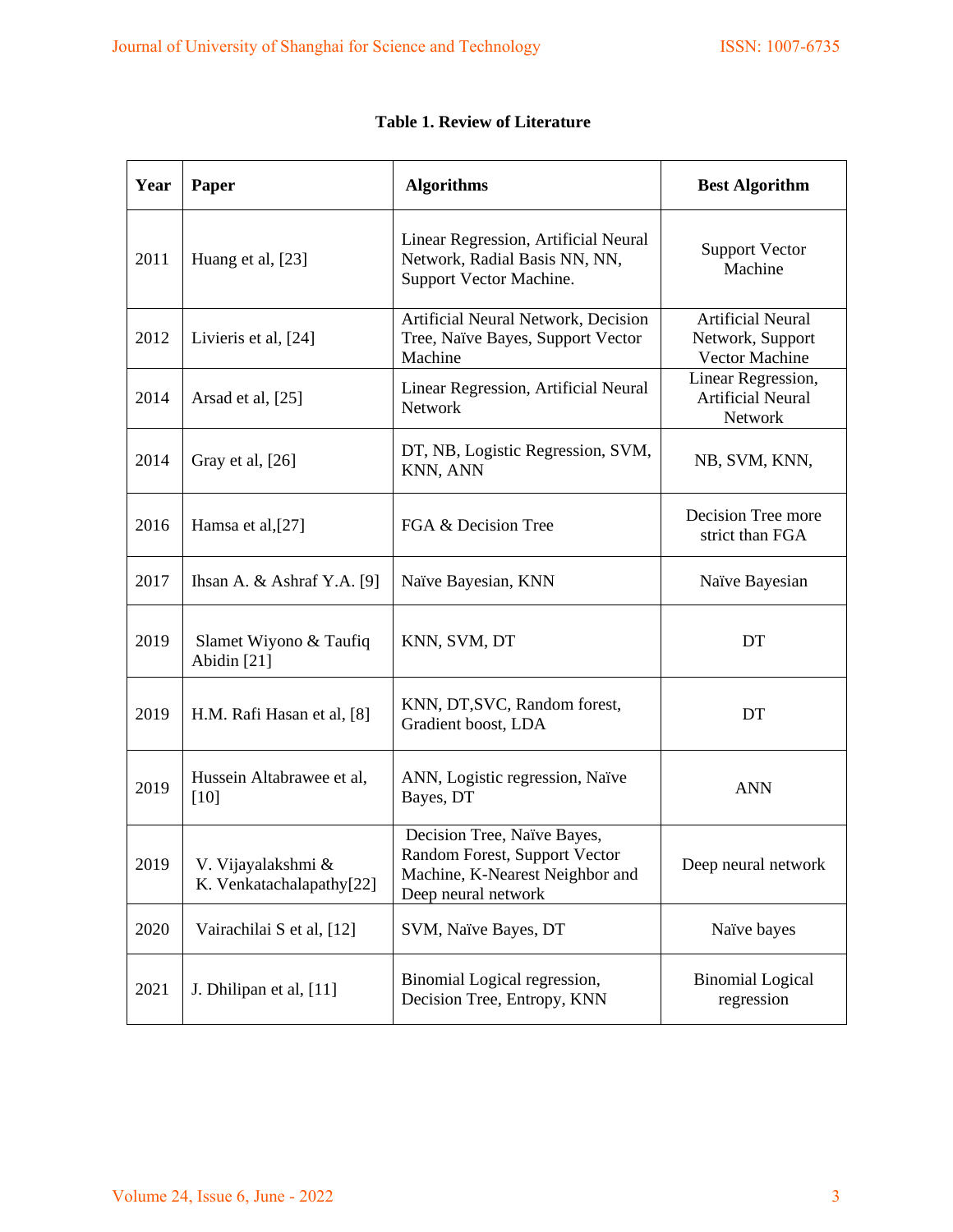# **III. IMPLEMENTATION**

Five machine learning algorithms have been used to predict students' performances in Python Programming on collected dataset. The Anaconda's Spider IDE has been used for experiments. The data set has applied for pre processing and classification process has done subsequently those results are compared to exemplify the best model. The researcher seek to categorize the students based on their attributes in to whether first class (60% and above) or not.

#### **A. Data set and Preprocessing**

The data have been collected from students who have been enrolled in the affiliated colleges of University of Madras. According to their curriculum in first year and first semester, studying a subject called 'Problem solving using python'.

The data collection was done through questionnaire. In this regard 535 students' responses were received out of which 490(202 male, 288 female) records with 17 attributes have been considered for processing. Table-2 shows the selected attributes for our research work. Cleaning, integration and reduction are the special techniques used to pre-process the data.

| S. No          | <b>Attribute</b>                    | Coding                                        |
|----------------|-------------------------------------|-----------------------------------------------|
| 1              | Gender                              | Binary: 1-Yes, 0-No                           |
| $\overline{2}$ | Higher Secondary studied Com.Sci    | Binary: 1-Yes, 0-No                           |
| $\overline{3}$ | Medium of Instruction in HSc        | Ordinal: from 1 to 6                          |
| 4              | Type of Board                       | Ordinal: from 1 to 3                          |
| 5              | Nativity                            | Nominal: from 1 to 4                          |
| 6              | Are You First Graduate              | Binary: 1-Yes, 0-No                           |
| $\overline{7}$ | Is your father working?             | Binary: 1-Yes, 0-No                           |
| 8              | <b>Plan After Graduation</b>        | Ordinal: from 1 to 3                          |
| 9              | Are you interest in programming?    | Binary: 1-Yes, 0-No                           |
| 10             | <b>Prior Programming Experience</b> | Binary: 1-Yes, 0-No                           |
| 11             | Mathematics Mark in HSc             | Ordinal: from 1 to 4                          |
| 12             | Programming Aptitude                | Ordinal: from 1 to 5                          |
| 13             | Problem solving skills              | Ordinal: from 1 to 5                          |
| 14             | E-Learning usage                    | Ordinal: from 1 to 4                          |
| 15             | Grade in python at College          | Ordinal : from 1 to 6                         |
| 16             | Score in python at Test             | Binary: 1-First class,<br>0-Not a First class |

#### **Table 2. Data Set**

The quality of data preprocessing is made by choosing key attributes. We dropped unnecessary columns such as Email-ID, Register number, Age from the dataset because these three columns will not make any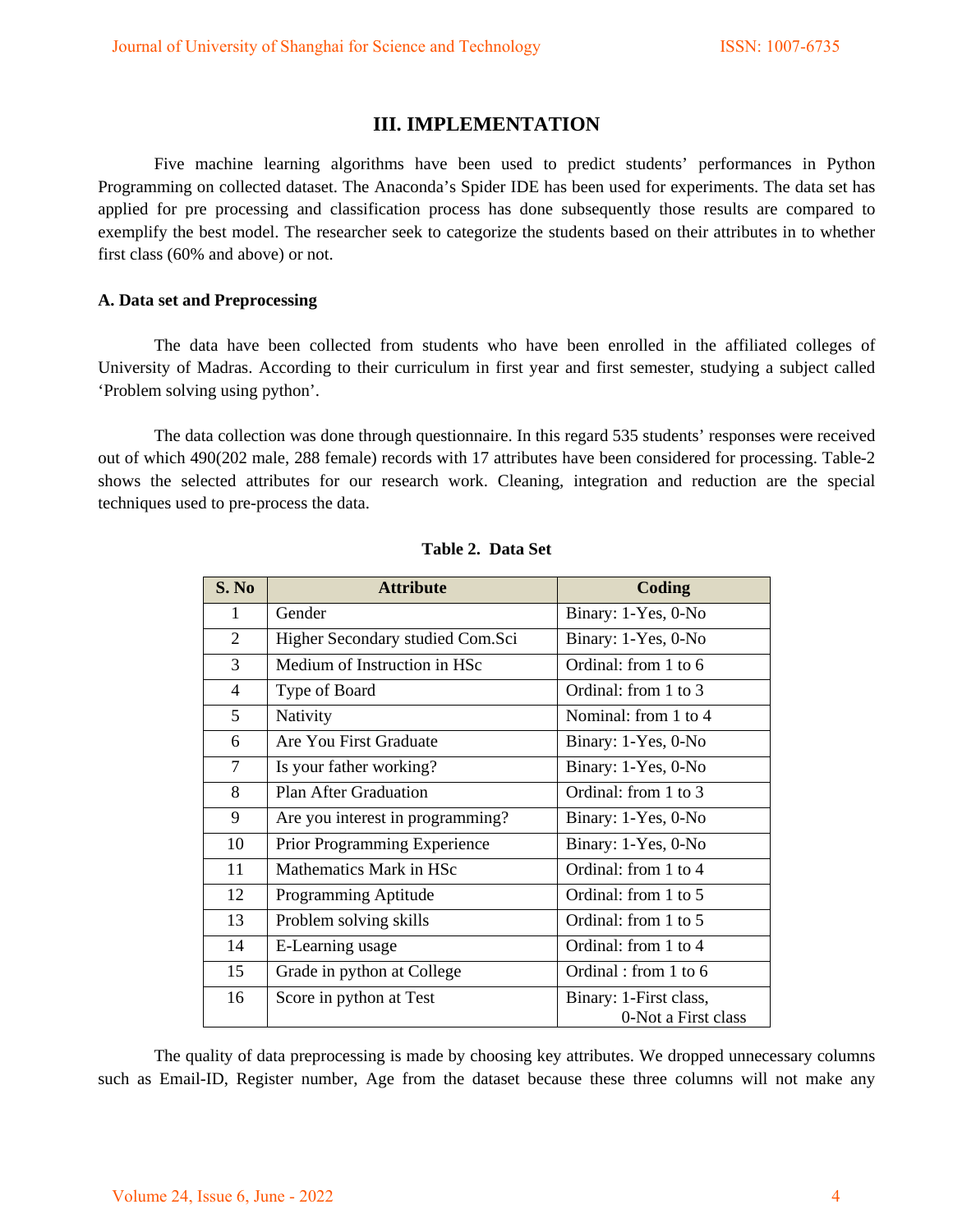disparity in the preferred result. Then dataset was pervaded to produce the graph for correlation. On or after the correlation graph we can articulate that test mark is by and large depends on the grade which they obtained in that picky subject and 15 attributes. So our input parameters are such as mentioned above.

#### **B. Evaluation metrics**

To calculate the performances of the different machine learning algorithms various matrices have been used in this study. They are Precision, Recall,F-score and Accuracy. These can be depicted from confusion matrix.

### **IV. RESULT AND DISCUSSIONS**

In this study, the data set is splitted into two parts with the ratio of 70:30. That is 70% of data for training and 30% of data for testing. Table 3 shows the confusion matrix of Machine Learning Algorithms. After the confusion matrix generated its comparison have done which is shown in table 4.

| $N = 490$           |                | <b>Actual Values</b> |                |                      |                |                            |                |                                       |                |                       |                |
|---------------------|----------------|----------------------|----------------|----------------------|----------------|----------------------------|----------------|---------------------------------------|----------------|-----------------------|----------------|
|                     |                | Naïve<br>Bayes(NB)   |                | Decision<br>Tree(DT) |                | K-Nearest<br>Neighbor(KNN) |                | <b>Support Vector</b><br>Machine(SVM) |                | Random Forest<br>(RF) |                |
|                     |                | Active               | Non-<br>Active | Active               | Non-<br>Active | Active                     | Non-<br>Active | Active                                | Non-<br>Active | Active                | Non-<br>Active |
| Predicted<br>Values | Active         | 225                  | 19             | 219                  | 34             | 212                        | 35             | 220                                   | 25             | 210                   | 34             |
|                     | Non-<br>Active | 25                   | 221            | 39                   | 198            | 42                         | 201            | 30                                    | 215            | 27                    | 219            |

#### **Table 3. Confusion Matrix**

The true prediction on active and on Non-active and false prediction on active and Non-active classification has done on five machine learning algorithms to compare the classification accuracy. It can be seen that the Naïve Bayes can predict correctly 225 active students and 221 non-active students, and Decision Tree can just predict 219 active students and 198 non-active students. K-Nearest Neighbor algorithm predict 212 active students and 201 non-active students.220 active students and 215 non-active students were correctly predicted by Support Vector Machine, while Random Forest predict 210 students as active and 219 students as non-active. Before testing, the comparison of classification accuracy is shown in Fig.1.

| Prediction |     | NB  | DT  | <b>KNN</b> | <b>SVM</b> | RF  |
|------------|-----|-----|-----|------------|------------|-----|
|            | Yes | 92% | 87% | 86%        | 90%        | 86% |
| Active     | No  | 8%  | 13% | 14%        | 10%        | 14% |
| Non-       | Yes | 90% | 84% | 83%        | 88%        | 89% |
| Active     | No  | 10% | 16% | 17%        | 12%        | 11% |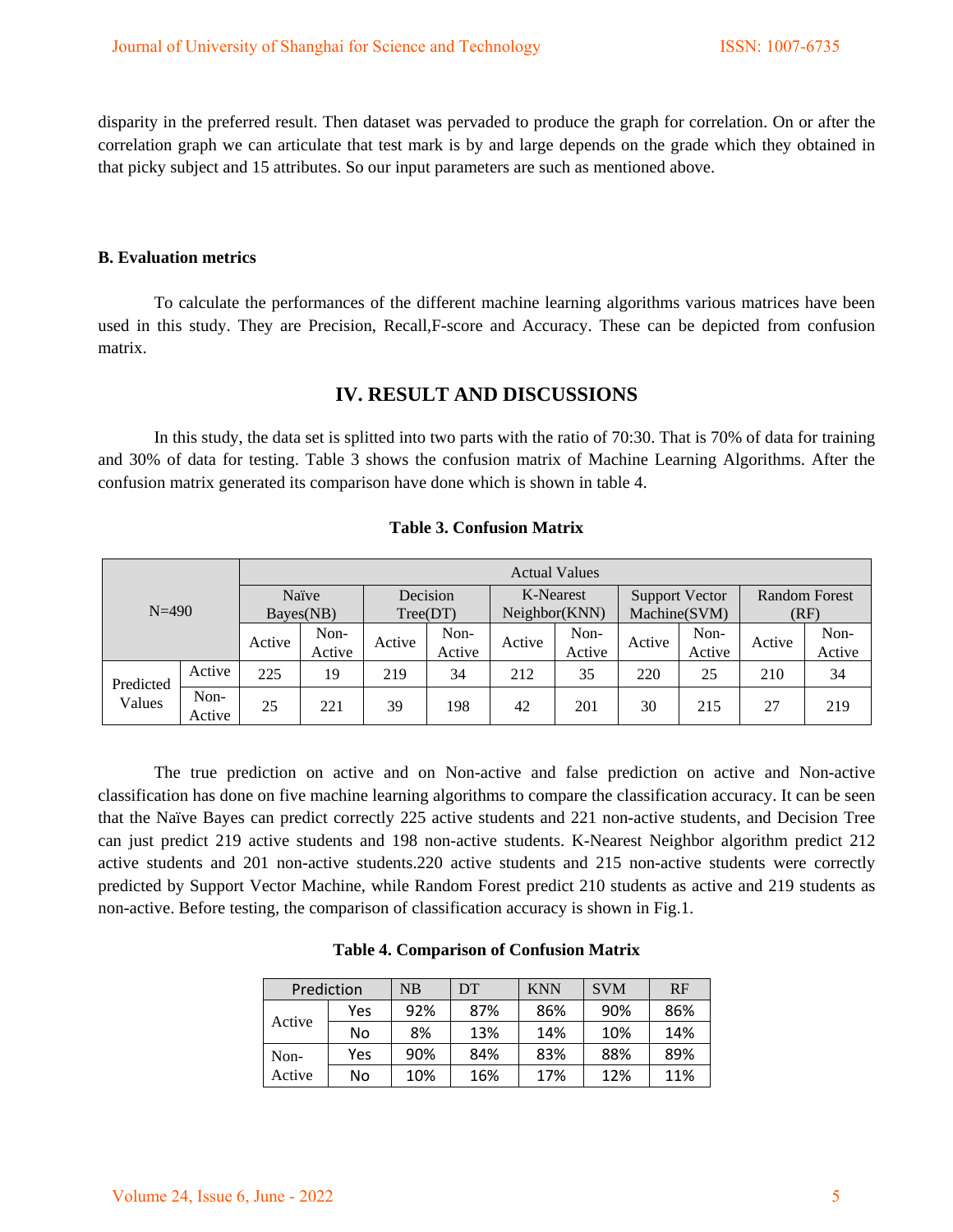

**Fig.1 Comparison of testing accuracy**

In our tests, recall represents proportion of the related information to that class and then its true classification, precision represents the percentage of data that is categorized accordingly. F-score represent the harmonic mean. Percentage of correctly classified instances is accuracy. These are shown in Table 5. The high percentage represents the strong correlation between the features, which influences the student's programming performance.

| <b>Machine Learning Algorithms</b> | <b>Size of Dataset</b> | <b>Recall</b> | <b>Precision</b> | <b>F-score</b> | <b>Accuracy</b> |
|------------------------------------|------------------------|---------------|------------------|----------------|-----------------|
| Naïve Bayes                        | 490                    | 90            | 92.21            | 91.09          | 91.02           |
| Decision Tree                      | 490                    | 84.89         | 86.57            | 85.72          | 85.10           |
| K-Nearest Neighbor                 | 490                    | 83.46         | 85.82            | 84.62          | 84.28           |
| <b>Support Vector Machine</b>      | 490                    | 88            | 89.79            | 88.88          | 88.77           |
| Random Forest                      | 490                    | 88.60         | 86.06            | 87 31          | 87.55           |

**Table 5. Results of the Machine Learning Algorithm**

The result shows the NB classification method bestows the improved accuracy (91.02%) when comparing to DT classifier which confers the accuracy of 85.10%, KNN predicts 84.28%, 88.77% by SVM followed by 87.55% by RF. Thus the best algorithm to predict students' programming performance is NB. The next best algorithm is SVM, followed by RF, DT and KNN.

# **V. CONCLUSION**

Early prediction of students in programming will help them to pick up for enhanced performance. In this study the researcher proposed system for predicting the programming performance of students. The model has been trained and tested using various machine learning algorithms. They are Naïve Bayes and Decision Tree, K-Nearest Neighbor, Support Vector Machine and Random Forest. Lastly compared the results of five algorithms out of which Naïve Bayes provide the best with 91.02% as accuracy. in addition it is confirmed by Susan Bergin's research [28].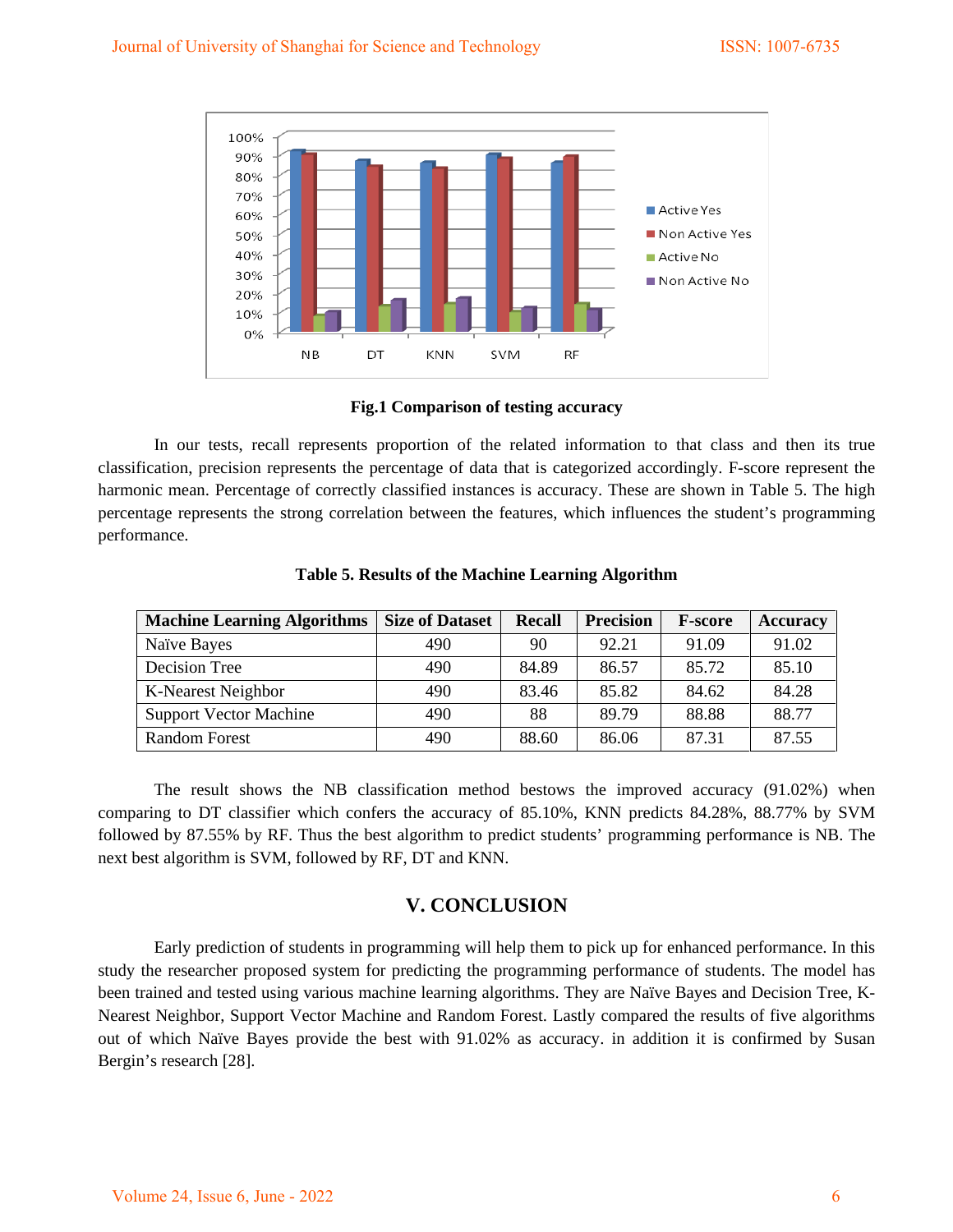#### **REFERENCES**

- *1. V. S. Warke and R. S. Kamath "Data Mining Approach for the Analysis of Performance Based Appraisal System of Selected Teachers in Kolhapur City," no. Iv, pp. 1–6, 2016.*
- *2. Sivasakthi M, K. R. Anantha Padmanabhan, "Prediction of Students Programming Performance using Naïve Bayesian and Decision Tree", 2nd International Conference on Soft Computing for Security Applications, April 2022.*
- *3. P. Kaur, M. Singh, and G. Singh, "Classification and prediction based data mining algorithms to predict slow learners in education sector," Procedia - Procedia Comput. Sci., vol. 57, pp. 500–508, 2015.*
- *4 E. Rainarli and A. Romadhan, "Perbandingan Simple Logistic Classifier dengan Support Vector Machine dalam Memprediksi Kemenangan Atlet," J. Inf. Syst. Eng. Bus. Intell., vol. 3, no. 2, p. 87, 2017.*
- *5 Y. Paul, V. Goyal, and R. A. Jaswal, "Comparative analysis between SVM & KNN classifier for EMG signal classification on elementary time domain features," 4th IEEE Int. Conf. Signal Process. Comput. Control. ISPCC 2017, vol. 2017–Janua, pp. 169–175, 2018.*
- *6 R. A. Nugraheni and K. Mutijarsa, "Comparative Analysis of Machine Learning KNN, SVM, and Random Forests Algorithm for Facial Expression Classification," in ISEMANTIC, 2016, pp. 163–168.*
- *7. F. Haghanikhameneh, P. H. Shariat Panahy, N. Khanahmadliravi, and S. A. Mousavi, "A comparison study between data mining algorithms over classification techniques in Squid dataset," Int. J. Artif. Intell., vol. 9, no. 12 A, pp. 59–66, 2012.*
- *8. H.M. Rafi Hasan et al, Machine Learning Algorithm for Student's Performance rediction, IEEE, 10th ICCCNT 2019 July 6-8, IIT – Kanpur, 2019*
- *9. Ihsan A. Abu Amra et al, Students performance prediction using KNN and Naïve Bayesian, 2017 8th International Conference on Information Technology (ICIT)*
- *10. Hussein Altabrawee et al, Predicting Students' Performance Using Machine Learning Techniques, Journal of University of Babylon, Pure and Applied Sciences, Vol.27, no.1: 2019*
- *11. J. Dhilipan et al, Prediction of Students Performance using Machine Learning, IOP Conf. Series: Materials Science and Engineering 1055, 2021*
- *12. Vairachilai S et al, Student's Academic Performance Prediction Using Machine Learning Approach, International Journal of Advanced Science and Technology Vol. 29, no. 9s, pp. 6731-6737, 2020*
- *13. A. F. El Gamal , An Educational Data Mining Model for Predicting Student Performance in Programming Course, International Journ a l o f Computer Applications, Vol. 70 – no. 17, 2013*
- *14. M Sivasakthi, Study of learning difficulties in concurrent programming of OOPs using Java for the students of Computer Science and Engineering, Doctoral thesis, University of Mardras, 2013*
- *15. Edin Osmanbegović, Mirza Suljić and Hariz Agić , Determining dominant factor for students performance prediction by using data mining classification algorithms, [Tranzicija](https://hrcak.srce.hr/tranzicija) [,Vol. 16, no. 34,](https://hrcak.srce.hr/broj/10809) pp. 147-158, 2014*
- *16. Sivasakthi M. classification and prediction based data mining algorithms to predict students" introductory programming performance. Proceedings of the International Conference on Inventive Computing and Informatics IEEE Xplore, CFP17L34-ART, Nov. 2017.*
- *17. M Sivasakthi, Determining the Central Factors for 'Prediction of Students Programming Performance using Data Mining Algorithms', Vol. 05 – no. 3, PP. 122-128,2018*